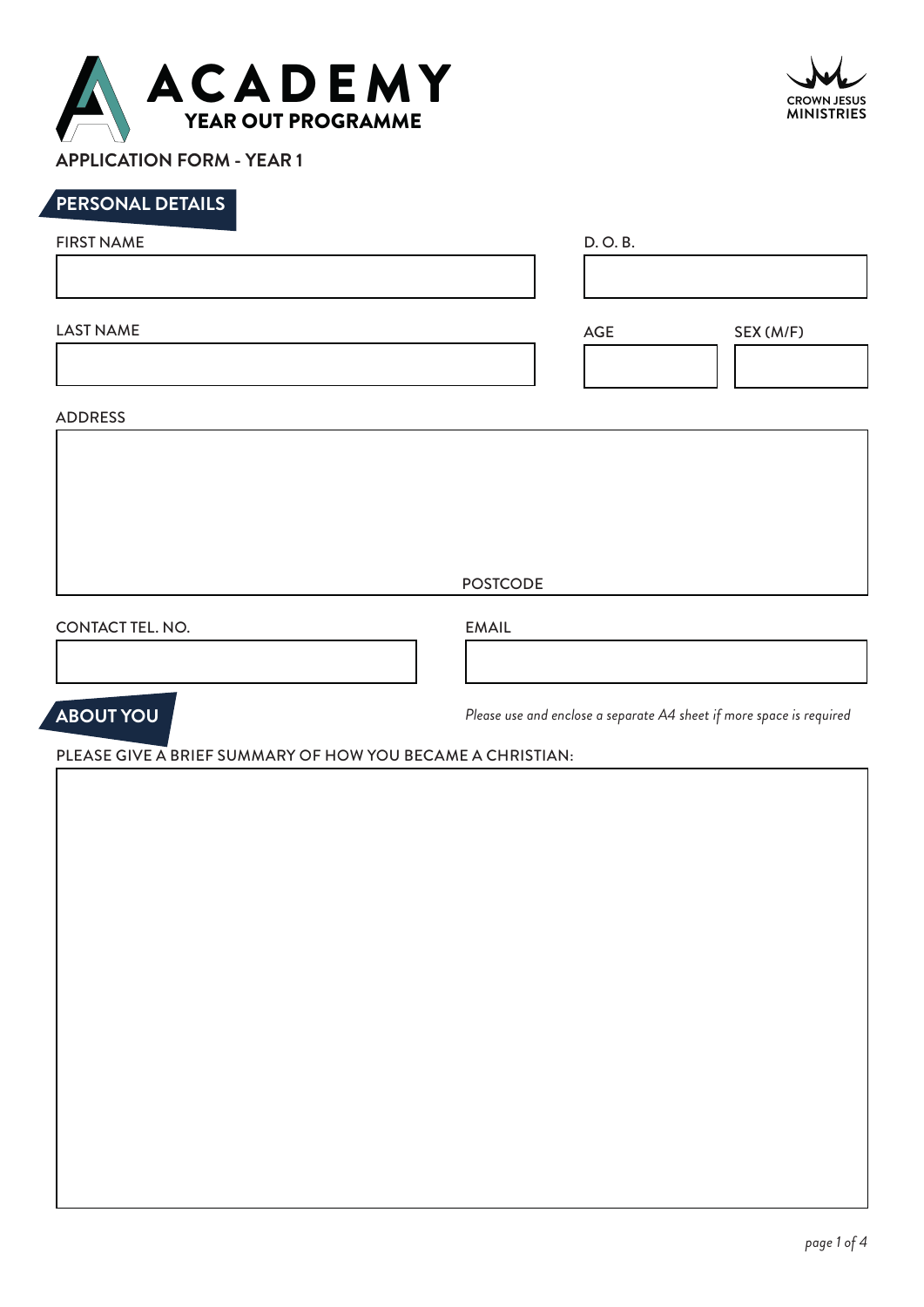## WHY WOULD YOU LIKE TO JOIN THE ACADEMY PROGRAMME?

## WHAT WOULD YOU SAY ARE YOUR MAIN STRENGTHS AND WEAKNESSES?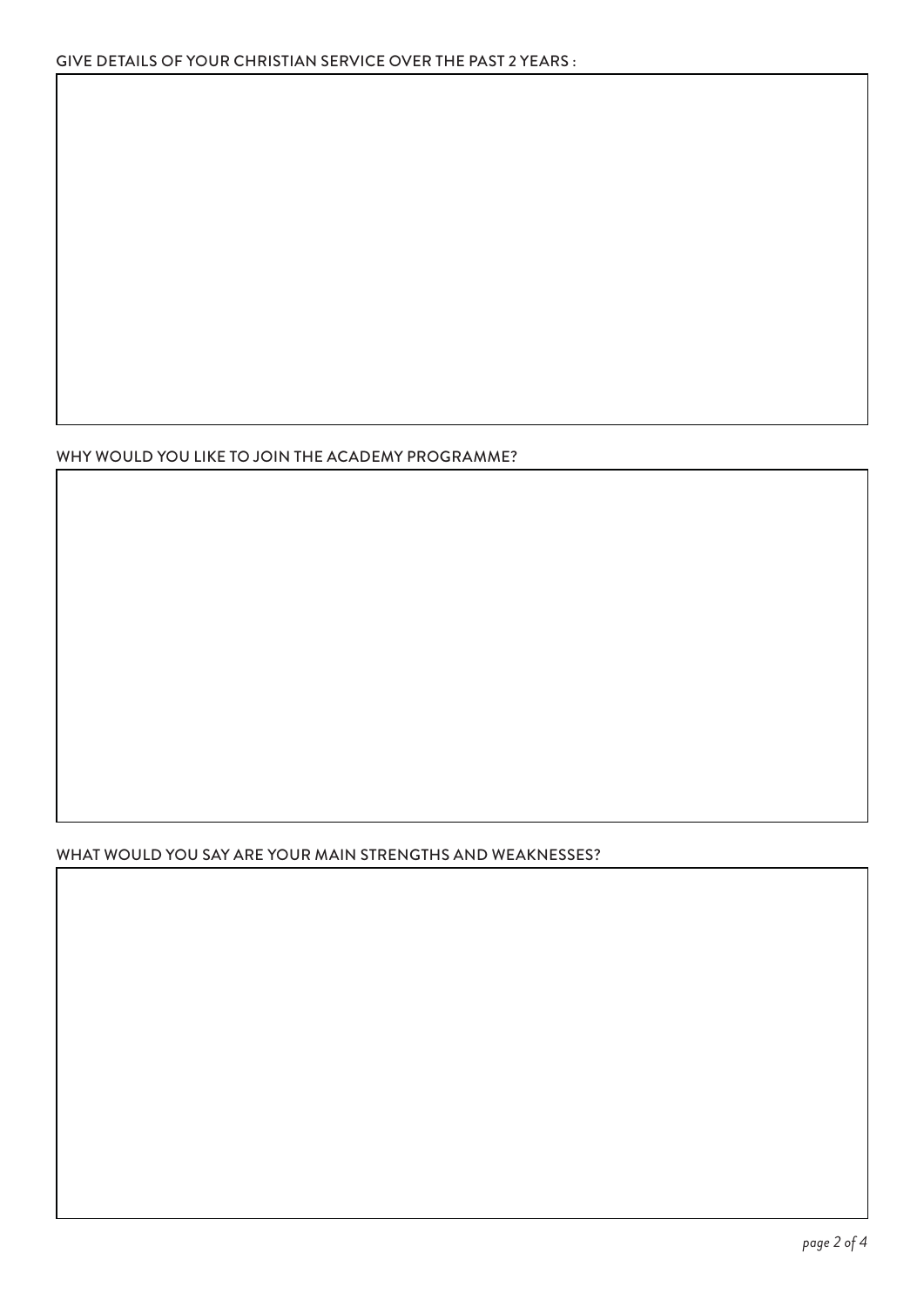| PLEASE INDICATE WHICH STREAM YOU WOULD LIKE TO TAKE PART IN?<br><b>ENGAGE</b><br><b>CREATE</b>                                                                                                                                                                                                     | <b>REACH</b>  | <b>VIRTUAL</b>   |              |                        |
|----------------------------------------------------------------------------------------------------------------------------------------------------------------------------------------------------------------------------------------------------------------------------------------------------|---------------|------------------|--------------|------------------------|
| WHICH FOCUS SESSION WOULD YOU LIKE TO TAKE PART IN? (Please note - this is only to be filled out by those who want to<br>take part in the Engage Stream)                                                                                                                                           |               |                  |              |                        |
| <b>MUSIC</b><br><b>DRAMA</b>                                                                                                                                                                                                                                                                       | <b>PRAYER</b> | <b>CHURCH</b>    | <b>MEDIA</b> | <b>ADMIN</b>           |
| REFERENCE CONTACT DETAILS                                                                                                                                                                                                                                                                          |               |                  |              |                        |
| As a ministry we require each applicant to provide details of two people who have agreed to provide a reference:<br>1. A minister/ pastor who has known you for the majority of your Christian experience<br>2. A professional person who has known you personally for at least the past two years |               |                  |              |                        |
| <b>REFERENCE ONE</b><br><b>FIRST NAME</b>                                                                                                                                                                                                                                                          |               | <b>LAST NAME</b> |              |                        |
|                                                                                                                                                                                                                                                                                                    |               |                  |              |                        |
| <b>ADDRESS</b>                                                                                                                                                                                                                                                                                     |               |                  |              |                        |
|                                                                                                                                                                                                                                                                                                    |               |                  |              |                        |
|                                                                                                                                                                                                                                                                                                    |               |                  |              |                        |
|                                                                                                                                                                                                                                                                                                    |               | <b>POSTCODE</b>  |              |                        |
| <b>CONTACT TEL. NO.</b>                                                                                                                                                                                                                                                                            |               | <b>EMAIL</b>     |              |                        |
|                                                                                                                                                                                                                                                                                                    |               |                  |              |                        |
| <b>SIGNATURE</b>                                                                                                                                                                                                                                                                                   |               | <b>DATE</b>      |              |                        |
| I would / would not* recommend the aforementioned applicant to Crown Jesus Ministries.                                                                                                                                                                                                             |               |                  |              | *delete as appropriate |
| I am / am not* happy to be contacted for a more detailed reference.                                                                                                                                                                                                                                |               |                  |              |                        |
| <b>REFERENCE TWO</b><br><b>FIRST NAME</b>                                                                                                                                                                                                                                                          |               | <b>LAST NAME</b> |              |                        |
|                                                                                                                                                                                                                                                                                                    |               |                  |              |                        |
| <b>ADDRESS</b>                                                                                                                                                                                                                                                                                     |               |                  |              |                        |
|                                                                                                                                                                                                                                                                                                    |               |                  |              |                        |
|                                                                                                                                                                                                                                                                                                    |               |                  |              |                        |
|                                                                                                                                                                                                                                                                                                    |               | <b>POSTCODE</b>  |              |                        |